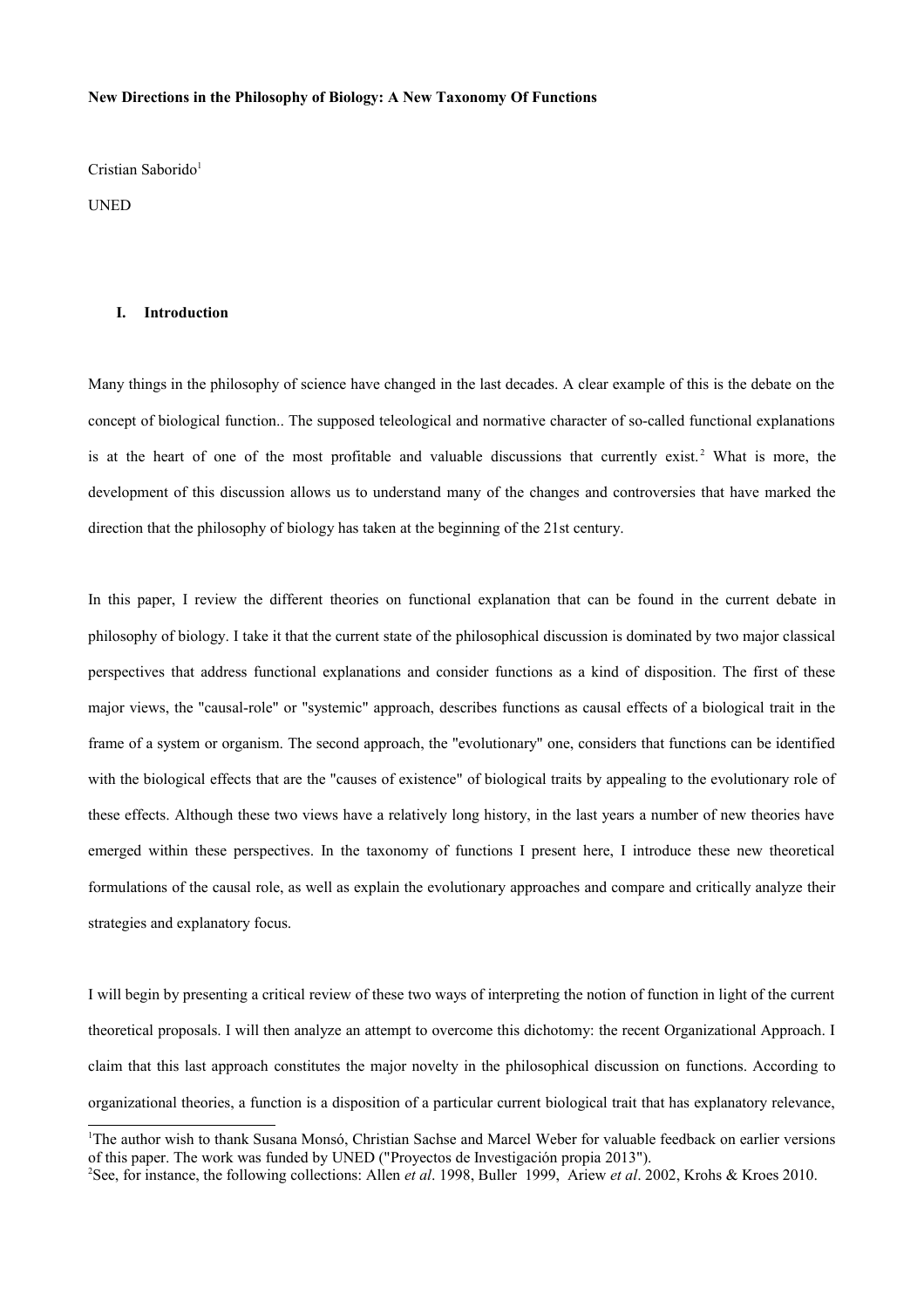in organizational terms, with regard to the presence of the function-bearing trait. The organizational account claims that a functional effect can be understood as a condition of existence of that very trait (without appealing to evolutionary history) to the extent that it is a necessary condition for the process of biological self-maintenance of the organism (see also Schlosser 1998 and McLaughlin 2001). In the present article, I maintain that the Organizational Approach implies an integration of the etiological explanatory strategy and the causal-role framework by considering that a function is both a cause for the existence and a current disposition of a biological trait token.

## **II. Functions, teleology and normativity**

"Function" is a key notion in the biomedical sciences. In a general sense, every function is a disposition of a biological trait. In fact, it is quite usual to interpret functions in terms of dispositions, or related notions such as "powers", "abilities" or "potencies". Therefore, the functions of a trait would be determined by the potential causal effects of such trait under some given circumstances. According to many authors (see Popper [1959], Shoemaker [1980], Bird [2007]) dispositions can be understood as nomic or causal roles, and this is precisely the way in which the different theories interpret the notion of function<sup>[3](#page-1-0)</sup>. A functional trait is a trait that has a disposition to produce a specific effect that has relevance with respect to a goal (the achievement of a systemic capacity, the increment of the system's fitness, the preservation of the biological self-maintenance...). Therefore, all theories understand that functions are a kind of *dispositional* and *causal* effect*.* 

However, there seems to be a general consensus that not every disposition is a function. Many authors defend that what characterizes functions is that these have a *normative* and *teleological* dimension.

Functions are teleological at least in one sense but they can also be so in another one. First of all, functional attributions imply a teleology because they seem to refer to certain "raisons d'être", "purposes" or "intentions" related to the entities to whom one attributes these functions. An effect of a feature is a function only in relation to an (internal or external)

<span id="page-1-0"></span><sup>3</sup>According to the classical definition based on the Simple Conditional Analysis, an item is disposed to do something in given circumstances if and only if this item would do that very same thing in the cases that these circumstances are present. So, for instance and following the canonical example proposed by Carnap: *"x* is soluble iff, when *x* is put into water, it dissolves*".* In this paper I claim that functions are dispositions in this sense. A trait T has a biological function F if and only if T has the disposition to perform F, or in other words, F is a function of T iff, given the "appropriate circumstances", T effectively performs F. Of course, a theory of functions should clarify what are the "appropriate circumstances" because, in the absence of a developed theory, a biological trait has a potentially undetermined list of potential effects or dispositions that can be interpreted as functions.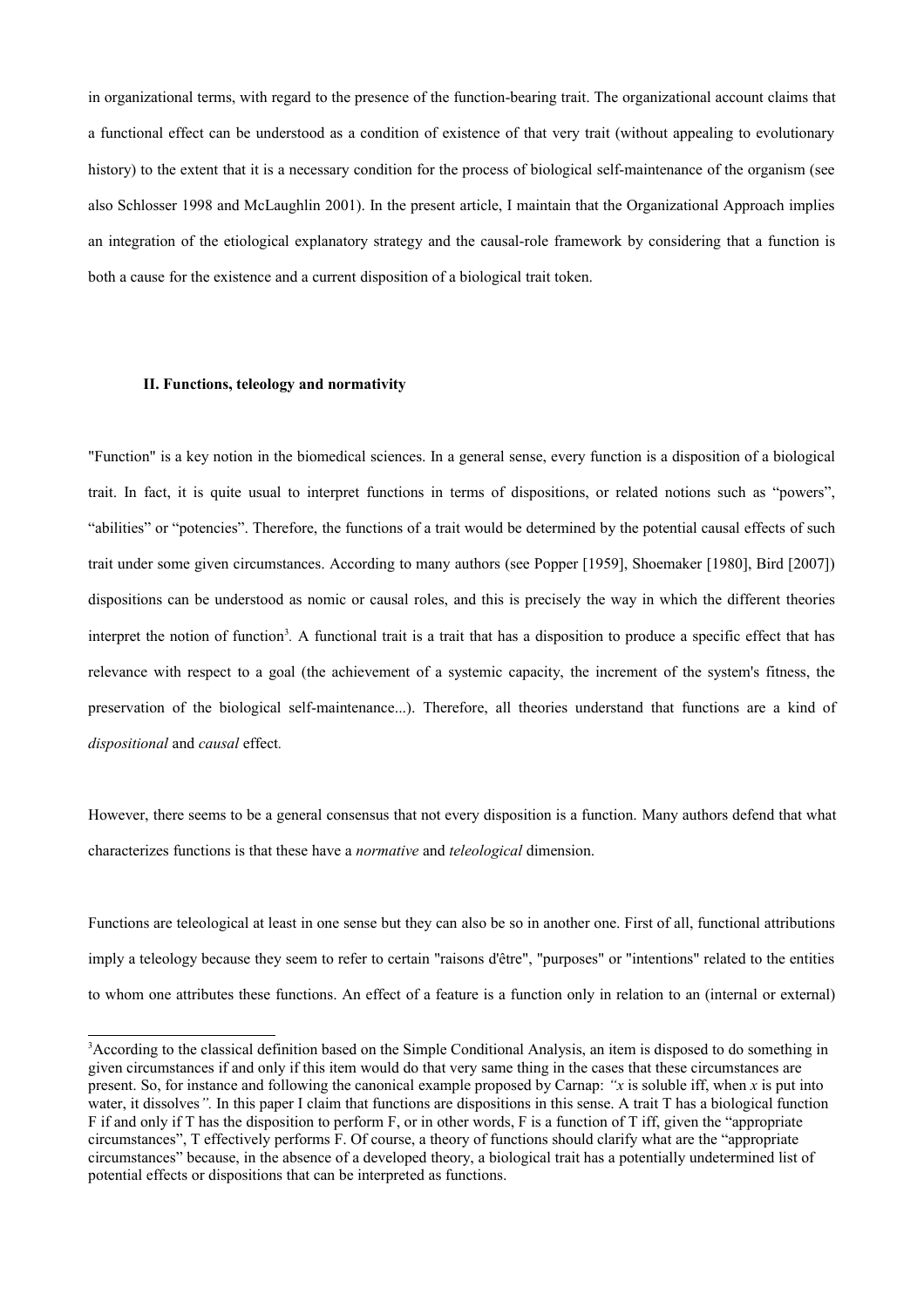purpose to which this effect contributes.

Second, certain types of functional explanations are also teleological in a stronger sense, since they try to explain the existence of a feature through some effects or consequences of its own activity, i.e., its function(s). To affirm – by quoting what is probably the most recurring example in this debate – that "the heart's function is to pump blood" is, ultimately, equivalent to saying that this effect of the heart, the pumping of blood, is relevant in order to explain the existence, structure and morphology of hearts (Buller 1999: 1-7).

Therefore, it is possible to hold that there are two ways of talking about teleology. First, there is a teleology related to all those statements that refer to certain "ends", "goals" or "intentions", as in the case of functional explanations. And, second, there is a special kind of functional explanation according to which a system's trait having a certain function implies that there is an effect of that trait that explains the existence of the very trait in that system. These explanations are teleological because they offer an explanation (*logos*) about the existence of a specific feature precisely through the functional purpose (*teIos*) that we attribute to it. In Walsh's terms: "Teleology is a mode of explanation in which the presence, occurrence, or nature of some phenomenon is explained by appeal to the goal or end to which it contributes" (Walsh 2008: 103). It is this strong sense of teleology that defines many theories on functions, such as the etiological approach since its beginning (Wright 1973), and it is this interpretation of teleology that has been strongly criticized by many theorists from the so-called "non-teleological" perspectives (for example, Cummins 2002, Davies 2001).

In addition to possessing this teleological character, the concept of function is inherently normative to the extent to which it refers to some effect that is supposed to take place (Price 1995, 2001: 12-15, Hardcastle 2002: 144). When a function is attributed, a certain rule is postulated at the same time, a rule which is applicable to the behavior of what we consider as functional. As McLaughlin (2001, 2009) has pointed out, functions show a particular type of relation between certain means and goals in a system, which go beyond the standard concept of causality and have a normative flavor: in order for some systemic goals to happen, some effects need to occur, effects to which we refer as functions. The attribution of functions consequently implies the postulation of a specific type of effect for the functional traits. This type-token relation is what allows us to evaluate a system's activity in normative terms. For example, saying that the heart's function is pumping blood is equivalent to affirming that tokens of the type "heart" *should* pump blood. In case of not doing so, the heart would not be working properly*,* i.e, according to a norm ascribed to tokens of the type "heart".

Clearly, the normative dimension of functions requires an appropriate theoretical justification of the criteria under which the functional relations are identified as such and distinguished from all the other causal relations in the activity of a system. Functions are understood as the norms that must be satisfied and it must be explained why this is so in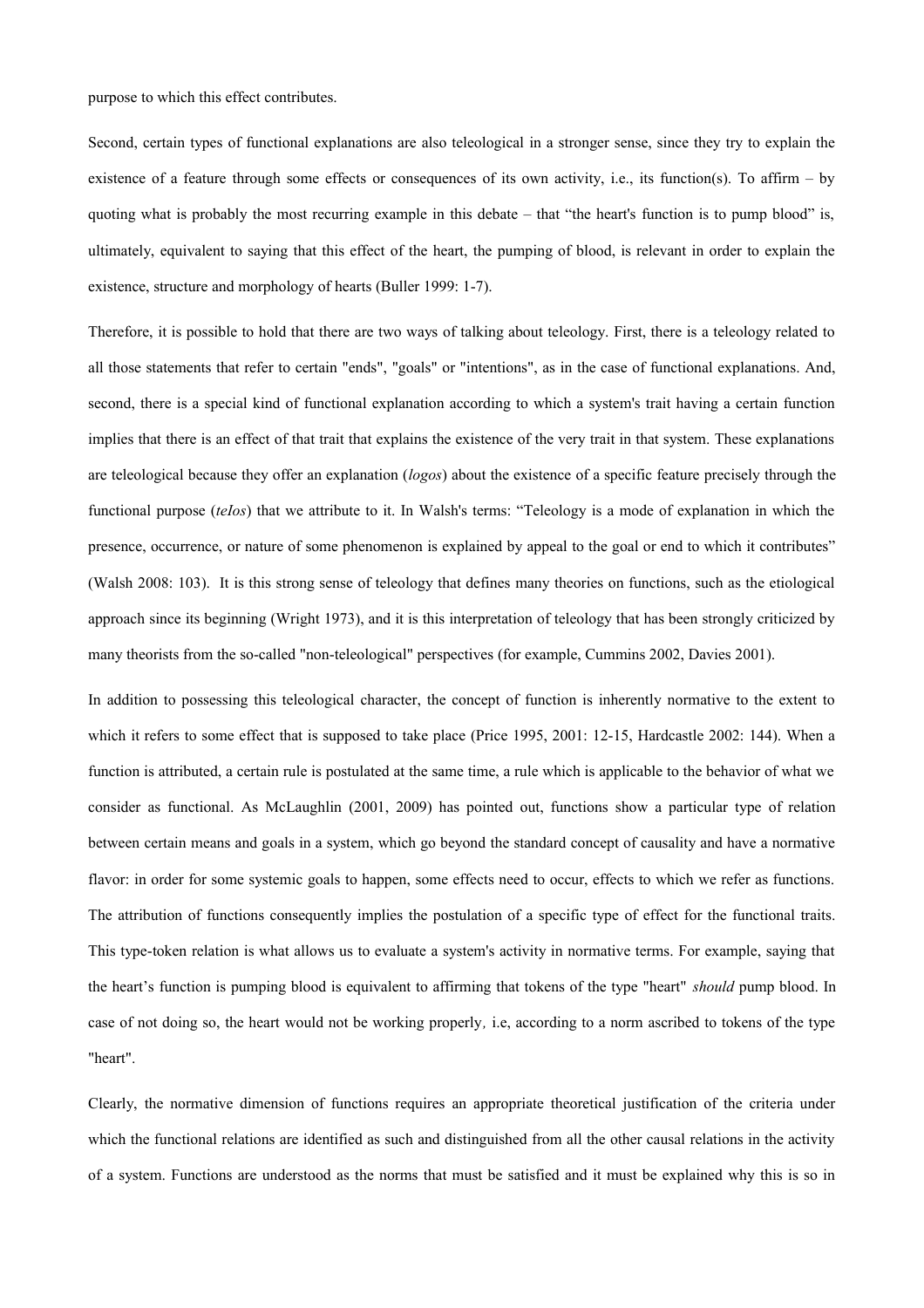order to defend that these causal relations must be accomplished whereas others (the non functional or "accidental" effects) simply occur.

Both aspects, teleology and normativity, overcome the traditional scheme of the causal classic explanations and therefore they mean a real challenge for a naturalistic perspective in science and philosophy (Achinstein 1977; Buller 1999; Mossio *et al.* 2010). In the current debate many different theories have faced this challenge from very different perspectives. In the following, I will review the main current theoretical analyses of the concept of function in Biology, which are mainly classified under the perspectives of causal role and evolutionary approaches. After that, I will introduce the organizational view and explain its approach to these teleological and normative dimensions.

## **III. Functions as causal roles**

One of the classic strategies consists in interpreting functional dispositions as causal roles of a specific trait with respect to a capacity or activity of the global system. A disposition is a function if and only if it has a causal effect that contributes to the achievement of a higher-level activity or goal. The discrepancies here are related to the different ways of grounding the systemic notion of "goal".

The most comprehensive theory of biological functions is the "systemic account" (SA), first presented by Cummins in his paper "Functions" (Cummins 1975). Cummins claims that functions are contributions of certain parts or processes to the achievement of some systemic goal. According to this approach, functions are causal effects or dispositions of a trait, i.e., means–end relations contributing to some distinctive capacity of the global system.

Therefore, and contrary to the interpretation of many other approaches, Cummins' interpretation holds that functions have no explanatory power regarding the existence of the functional trait. In Cummins words:

Teleological explanations and functional analyses have different *explananda*. The *explanandum* of a teleological explanation is the existence or presence of the object of the functional attribution: the eye has a lens because the lens has the function of focusing the image on the retina. Functional analysis instead seeks to explain the capacities of the system containing the object of functional attribution. Attribution of the function of focusing light is supposed to help us understand how the eye, and, ultimately, the visual system, works. In the context of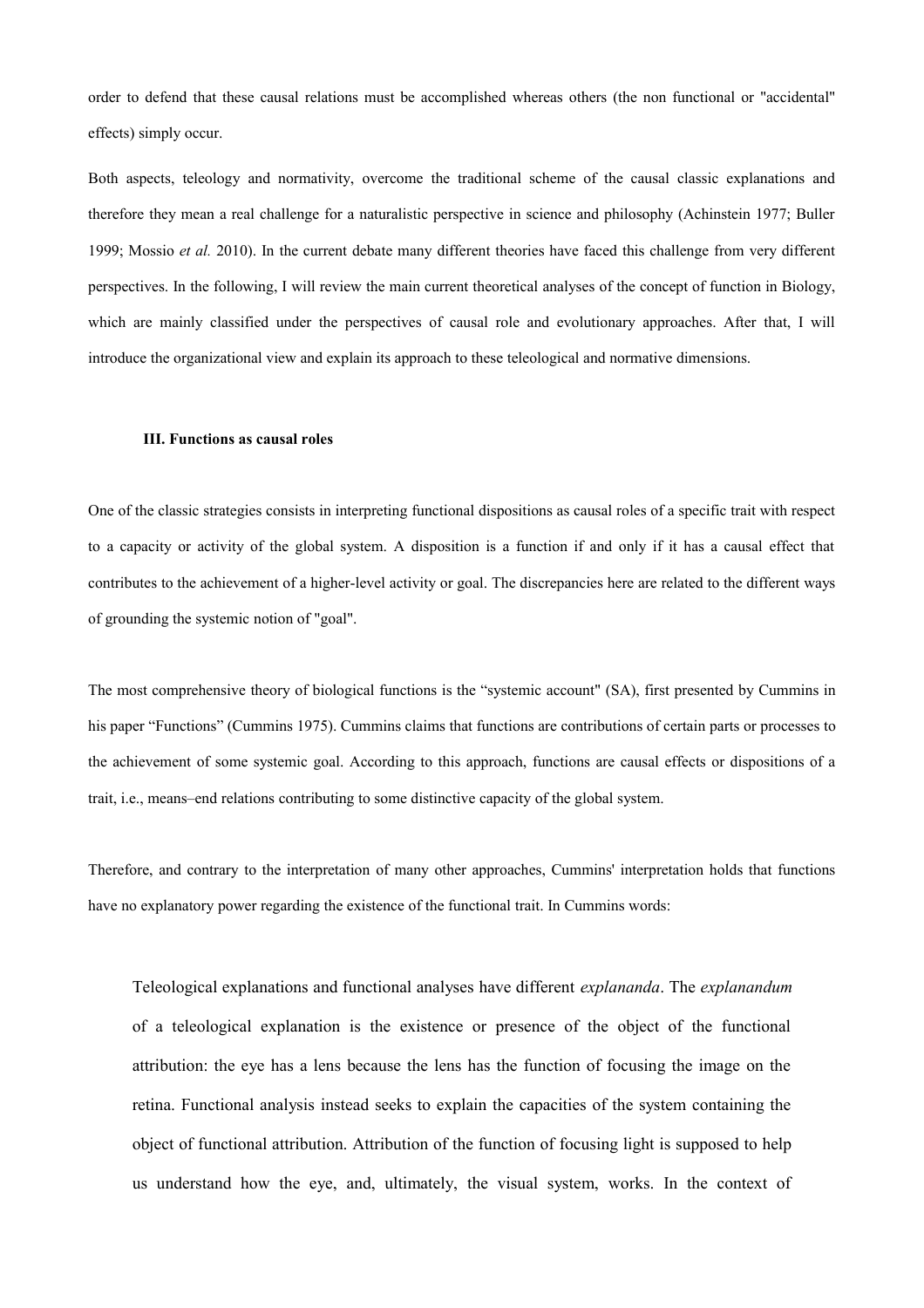functional analysis, a what-is-it-for question is construed as a question about the contribution

"it" makes to the capacities of some containing system. (Cummins 2002: 158)

For Cummins, this teleological interpretation of functions is mistaken. It is a vestige of a pre-scientific conception of nature that cannot take place in a naturalistic theory<sup>[4](#page-4-0)</sup>. By rejecting the teleological dimension, Cummins' conception has the consequence of lacking definite criteria to determine which systemic capacity is the legitimate goal for a functional ascription. At most, this theory can say that a function is a contribution to a systemic capacity that is determined by the pragmatic interests of the researcher (Cummins 197[5](#page-4-1): 78)<sup>5</sup>. Cummins' approach considers that functions refer to current relations between parts and capacities in a wide range of systems and consequently dissolves the problem of teleology of functions by reducing these to any causal contribution to a systemic capacity.

This approach argues that any trait's effect can be considered as a function if it is a contribution to a systemic capacity and consequently it provides no clear theoretical grounds to distinguish between the notions of "function" and "effect". This is the reason why many authors have argued that the causal role account is "too liberal" (Cfr. Davies 2001: 73-75). According to this criticism, Cummins does not provide any clear criteria for identifying the relevant systemic goal or capacity. Once the teleological dimension of functions had been left aside by the causal role account, other dispositional approaches appeared which focused on providing criteria which are naturalized, i.e., grounded in some constitutive features of the system and not related to an extrinsic evaluative decision of the observer and appropriate, i.e., in accordance with both scientific and everyday usage, to identify what counts as a target capacity of a functional relationship, from which the legitimate norms could be deduced. The different causal role approaches have proposed various criteria to identify these target capacities.

<span id="page-4-0"></span><sup>4</sup> In a recent work, P. S Davies defends that the act of considering functional ascriptions as teleological and normative corresponds to a "conceptual conservationism," with psychological and cultural roots, which should be avoided to build proper, objective knowledge (Davies 2009).

<span id="page-4-1"></span><sup>5</sup> Cummins' analysis can be understood as an epistemological proposal: a functional analysis is interesting when the analyzed system has a remarkable organizational complexity. Thus, Cummins specifies three necessary conditions for this functional analysis:

<sup>(</sup>a) The analyzing capacities are "less sophisticated" than the analyzed capacity;

<sup>(</sup>b) The analyzing capacities are "different in type" from the analyzed capacity;

<sup>(</sup>c) The analyzing capacities exhibit a "complex organisation" such that together they explain the emergence of the analyzed capacity (Cummins 1975: 759)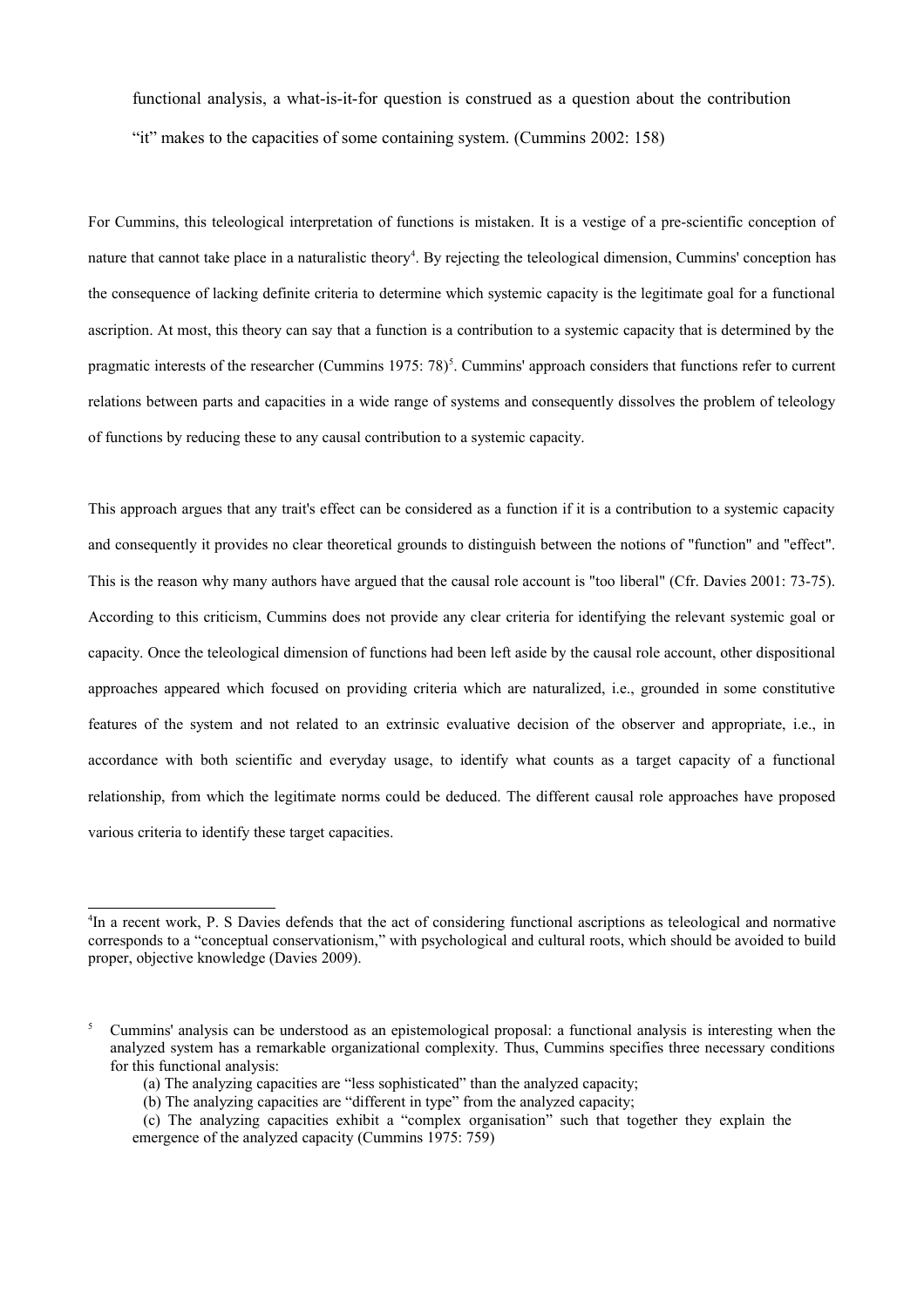All this led to new theoretical formulations of this 'systemic approach' (SA), directly derived from Cummins work, which tried to defend a more sophisticate definition of the notion of function. These formulations restrict functional ascriptions to behaviors of parts of *hierarchically organized systems* (Davies 2001, Craver 2001, Garson 2013). This version of SA fits the following definition:

A is a valid functional ascription for a systemic item I of a system S iff:

- $(i)$  I is capable of doing F,
- (ii) A appropriately and adequately accounts for S's capacity to C in terms of *the organized structural or interactive capacities of components at some lower level of organization,*
- (iii) I is among the lower-level components cited in A that structurally or interactively contribute to the exercise of C,
- (iv) A accounts for S's capacity to C, in part, by appealing to the capacity of I to F,
- (v) A specifies the physical mechanisms in S that instantiate the systemic capacities itemized. (Davies 2001: 89. Emphasis added)

Consequently, by restricting functions to hierarchically organized systems, the new SA approaches attempt to offer criteria for differentiating between every potential effect of a trait and the real function of this trait, thus avoiding the "liberality problem" of Cummins definition. However, there is still a problematic characteristic in this SA strategy: it under-specifies functional ascriptions (Wouters 2005). The different formulations of the SA, even when only considering hierarchical systems, are not restrictive enough to offer a specific definition of function. In fact, at least three problems arise with the SA interpretation of functionality. First, there is not a principled criterion to distinguish between systems whose parts have functions and systems whose parts do not (Bigelow & Pargetter 1987, Millikan 1989). There are many examples of non-biological hierarchically organized systems whose parts are not subjects of functional ascriptions. Second, the SA is not able to adequately distinguish between functional contributions and dysfunctional or irrelevant effects (Millikan 1989, Neander 1991). The normative dimension of functions is missing in this approach. And third, the SA does not draw an appropriate distinction between effects that contribute to the achievement of a systemic goal in a 'proper' functional way and accidentally useful effects, and consequently, the important distinction between "function" and "accident" is not grounded (Millikan 1993, 2002).

These fundamental weaknesses of the SA are precisely what the "Goal Contribution Approach" (GCA) has attempted to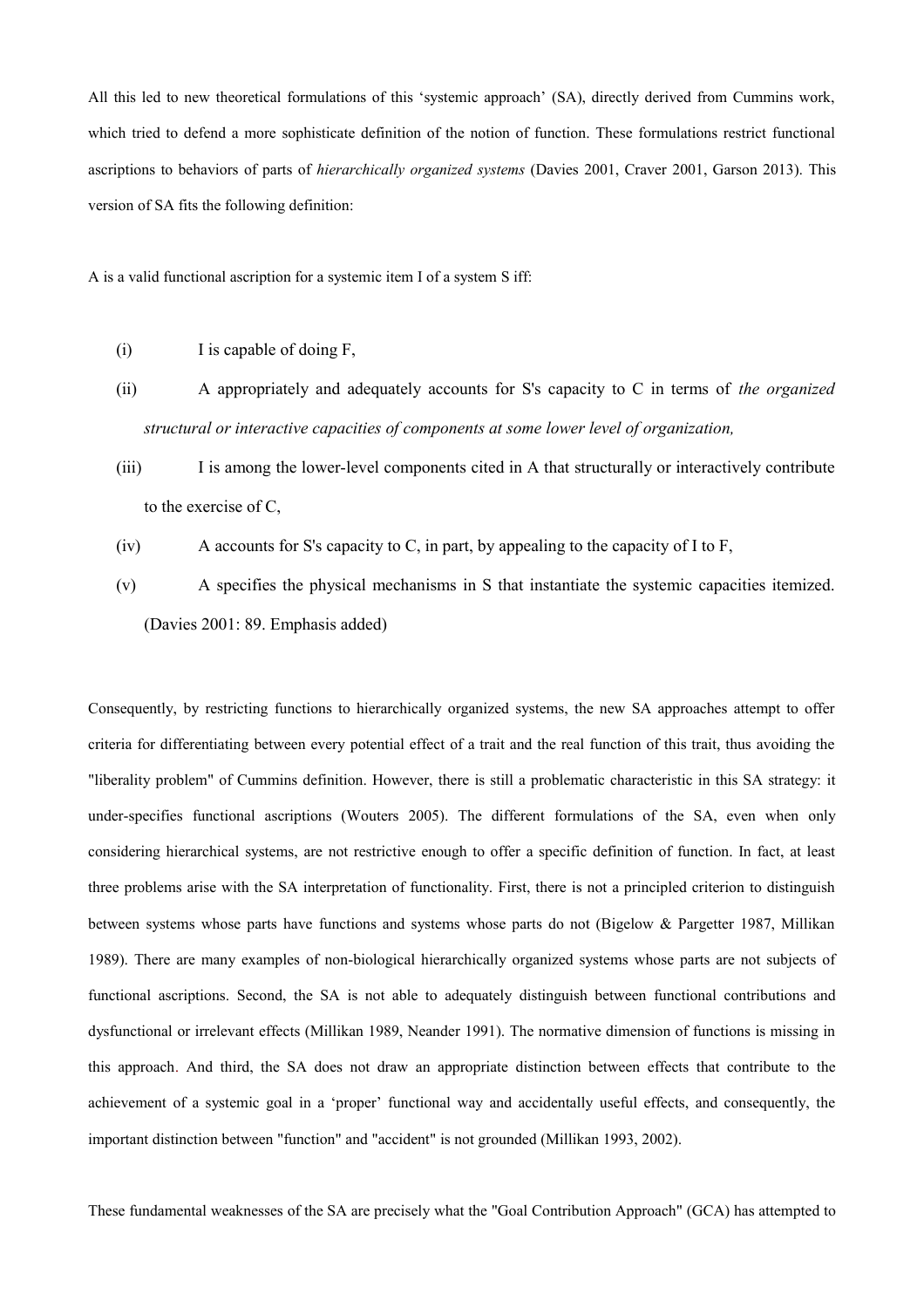solve. This approach links the concept of function to the idea of goal-directedness. Accordingly, this approach introduces in the systemic framework more specific restrictions on what makes causal relations functions. Thus, according to the GCA, a function is a causal contribution to any (higher-level) capacity that constitutes a 'goal state' of the analyzed system (Adams 1979, Boorse 1976, 2002).

The theorists of the GCA adopt a cybernetic definition of "goal-directedness" (Rosenblueth et al. 1943, Sommerhoff 1950). In Boorse's terms:

A system S is 'directively organized' or 'goal directed' toward a result G when, through some range of environmental variations, the system is disposed to vary its behavior in whatever way is required to maintain G as a result. Such a system, it is said, shows 'plasticity' and 'persistence' in reaching G: when one path to G is blocked, another is available and employed. (Boorse 2002: 69)

This cybernetic characterization of "systemic goal" allows them to identify the goal states of a system in a naturalized and non-arbitrary way. In particular, theorists of the GCA describe biological systems as systems whose behavior is internally directed to achieving survival and reproduction and, accordingly, biological functions would be the internally generated contributions to these goals.

This perspective substantiates the causal relationship involved in functional behaviors, but at the cost of introducing norms whose application is, in fact, not restricted to the relevant kinds of systems and capacities. Cybernetic criteria may interpret dysfunctional behaviors of goal-directed systems as functional (cfr. Bedau 1992, Melander 1997). Every internal regulation leads the system to a concrete state that can be interpreted as a goal in cybernetic terms, independently of any other considerations as, for instance, the relevance or implications of achieving this state for the systemic viability. For example, a mammal that, due to a defect in its regulatory system, tends to maintain a constant fever can be considered as a system cybernetically directed to this state (fever) and its fever should be interpreted as a systemic goal. The same can be said of many other cases of poor or wrong regulation, such as the case of autoimmune diseases. Identifying regulation with normativity involves considering many goal-directed states as legitimate systemic goals relevant to the theoretical grounding of functional ascriptions. Accordingly, the GCA still seems to under-specify functional attributions, and in some cases it appears to be an even less satisfactory account than the SA.

To sum up, I conclude that the causal-role approach, both in its SA and in GCA formulations, defines functions as current means–end relationships, and more specifically as current contributions of components to the emergence of a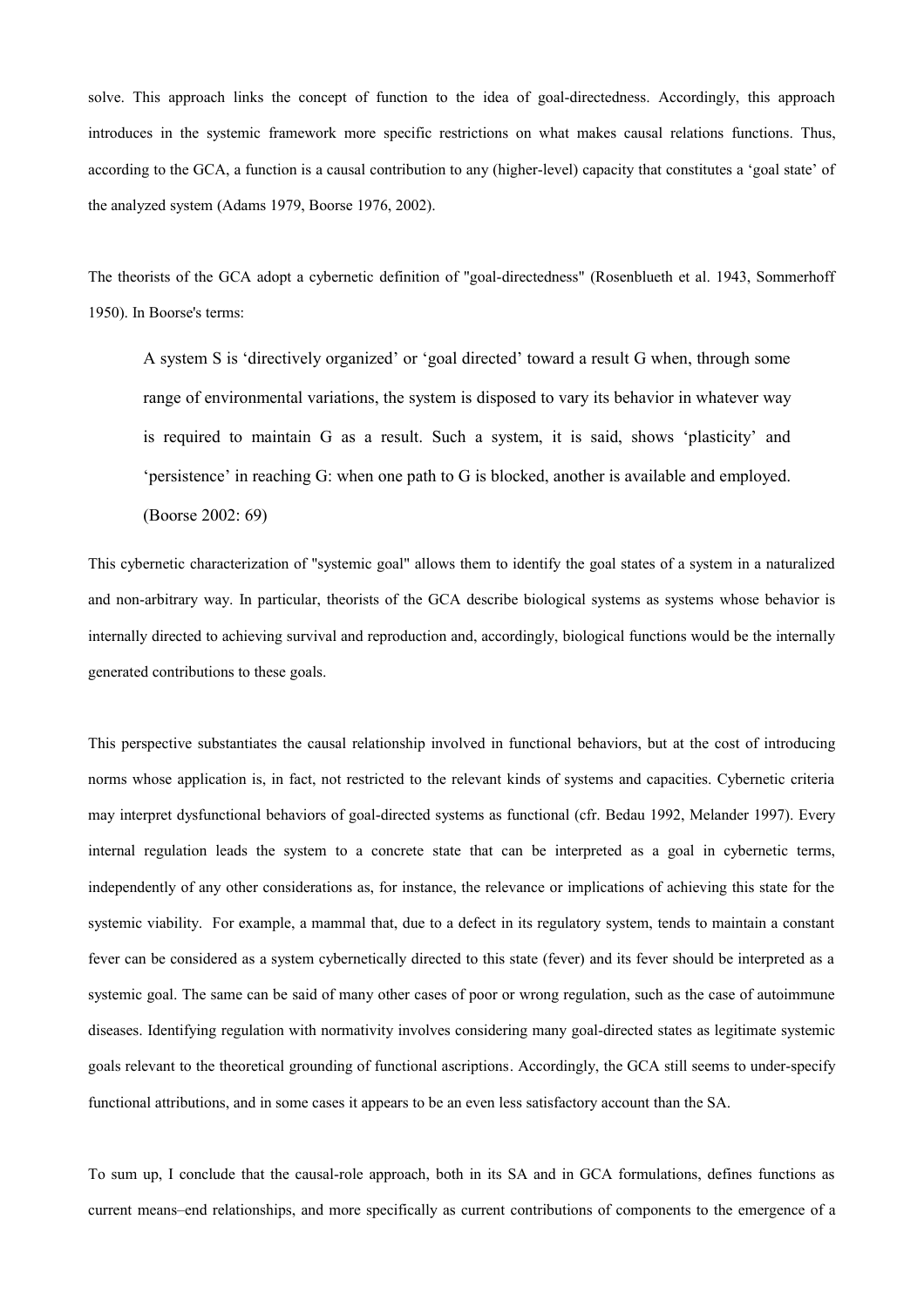specific capacity of the containing system. Therefore, according to this view, functions are not teleological to the extent that they do not refer to any causal process that would explain the existence of the function bearer. I claim that this interpretation has many virtues for the scientific practice but in the end fails to provide a fully satisfactory ground for the normativity of functional attributions because it underdetermines the conditions for functional ascriptions. Causal role definitions turn out to be systematically under-specified: they do not restrict functional ascriptions to the relevant classes of systems and/or capacities.

### **IV. Functions as evolutionary causes of existence**

As I have explained, the causal role approaches reject the teleological dimension of the notion of function and are incapable of providing definitive criteria for the theoretical grounding of the normativity involved in the notion of function. Significantly, this teleological character is precisely what enables us to account for the normative dimension of functional explanations. By restricting the term "function" only to those dispositions that explain the presence of the trait, teleological theories offer a clear criterion to determine the goal to which functional traits must conform. According to these theories, a function would be, ultimately, a disposition to contribute to the existence of the functional trait, and this contribution to the perpetuation of the trait is also the norm of its functioning. This teleological notion is at the basis of the mainstream approach in the current debate on functions: the Evolutionary Approach.

Most of the existing literature has favored this view, according to which an adequate understanding of functional attributions has to deal with the problem of teleology. In particular, both the teleological and normative dimensions are conceived of as being inherently related to the evolutionary role of the functional trait. Within this Evolutionary Approach, the most predominant view is the etiological approach (Wright 1973; Millikan 1984, 1989; Neander 1991; Godfrey-Smith 1994). These evolutionary-etiologic theories identify functions with the *causes of existence* of the functional trait. The etiological approach defines a trait's function in terms of its etiology (i.e., its causal history): the functions of a trait are past effects of that trait that causally explain its current presence.

In order to ground the teleological dimension of functions without adopting an unacceptable interpretation of the causal loop described by Wright, mainstream evolutionary accounts, usually called "Selected Effect Theories" (SET), have appealed to natural selection as the causal process that would adequately explain the existence of the function bearer by referring to its effects. In fact, according to the SET, functional processes are not produced by the same tokens of which they are supposed to explain the existence. Instead, the function of a trait is to produce the effects for which past occurrences of that trait were selected by natural selection (Godfrey-Smith 1994, Millikan 1989, Neander 1991).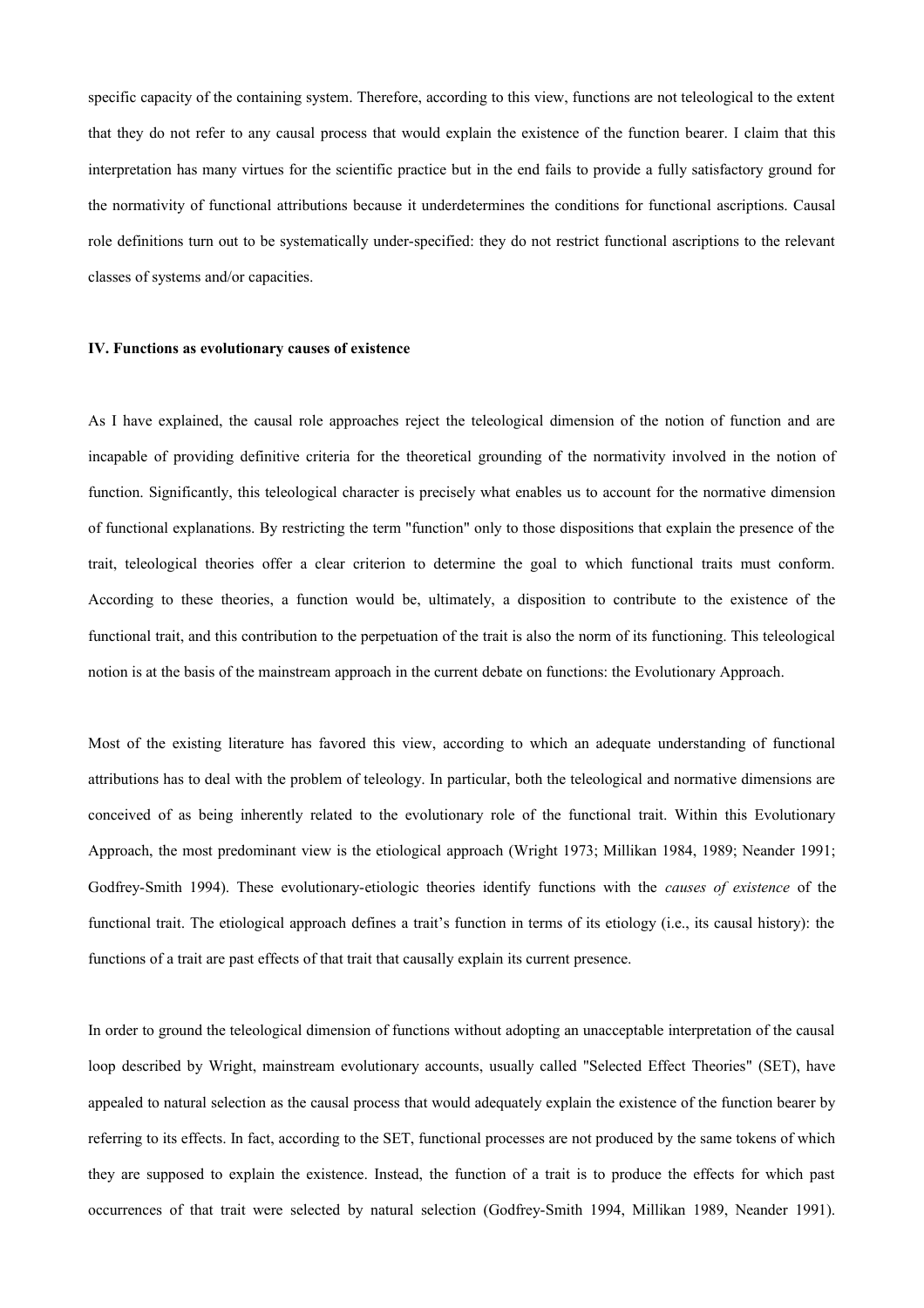Selection explains the existence of the current functional trait because the effect of the activity of previous occurrences of the trait gave the bearer a selective advantage.

The main consequence of this explanatory line is its historical stance: what makes a process functional is not the fact that it contributes in some way to a present capacity of the system, but that it has the right sort of selective history. By interpreting functions as selected effects, the SET is able not only to deal with the problem of teleology, but also to ground the normativity of functions. SET identifies the norms of functions with their evolutionary conditions of existence: the function of a trait is to produce a given effect because, otherwise, the trait would not have been selected, and therefore would not exist. To contribute to the existence of the functional trait, through natural selection, is the functional norm.

One of the weaknesses of the SET is that natural selection cannot guarantee functionality to structures that have been selected in a historic moment for a certain reason and have been selected again for another distinct reason at another later time. These situations are very frequent in biology and have led writers like Gould and Vrba (1982) to propose the term "exaptations" for them <sup>[6.](#page-8-0)</sup>

Another problematic point of SET is the presupposition that a trait is always selected against other alternatives because of its achievement of a concrete effect (i.e., the function). As some authors claim, this consideration is too strong. A biological trait can be interpreted as functional from an evolutionary stance simply because this trait contributed to the fitness of the organism and, consequently, to the perpetuation of this kind of organism and of the trait itself. The trait cannot be considered independently of the whole organism.

The Weak Etiology theories (WET), championed by Buller (1998) and Kitcher (1993), claim that the function of a trait is the contribution of this trait to the natural selection through time of the kind of organism which has this trait. The key

<span id="page-8-0"></span><sup>6</sup> To avoid this problem, many evolutionary theories specify that this selection has to occur in a period which is relevant for the current activity of the trait. Theorists such as Godfrey-Smith (1994), Griffiths (1993) and Schwartz (1999) have introduce new temporal restrictions to the SET. The so-called Modern History Theories consider that only recent history is relevant for functional ascriptions. According to this approach, the function of a trait is the effect that has caused this trait to be selected in the most recent period of time. Thus, it does not matter that bones had a metabolic function during a certain evolutionary period, because the reason for the current presence of bones is that they support the body, and that is now their proper function.

This kind of theory is able to account for the cases of exaptations, and includes the contribution to the fitness of the system as a condition to consider a concrete effect as a function. However, even when restricting the period of time, many of the objections for SET, such as their inability to address the origin of functional behaviors or the emergence of functional diversity in biological systems, are not satisfactorily answered.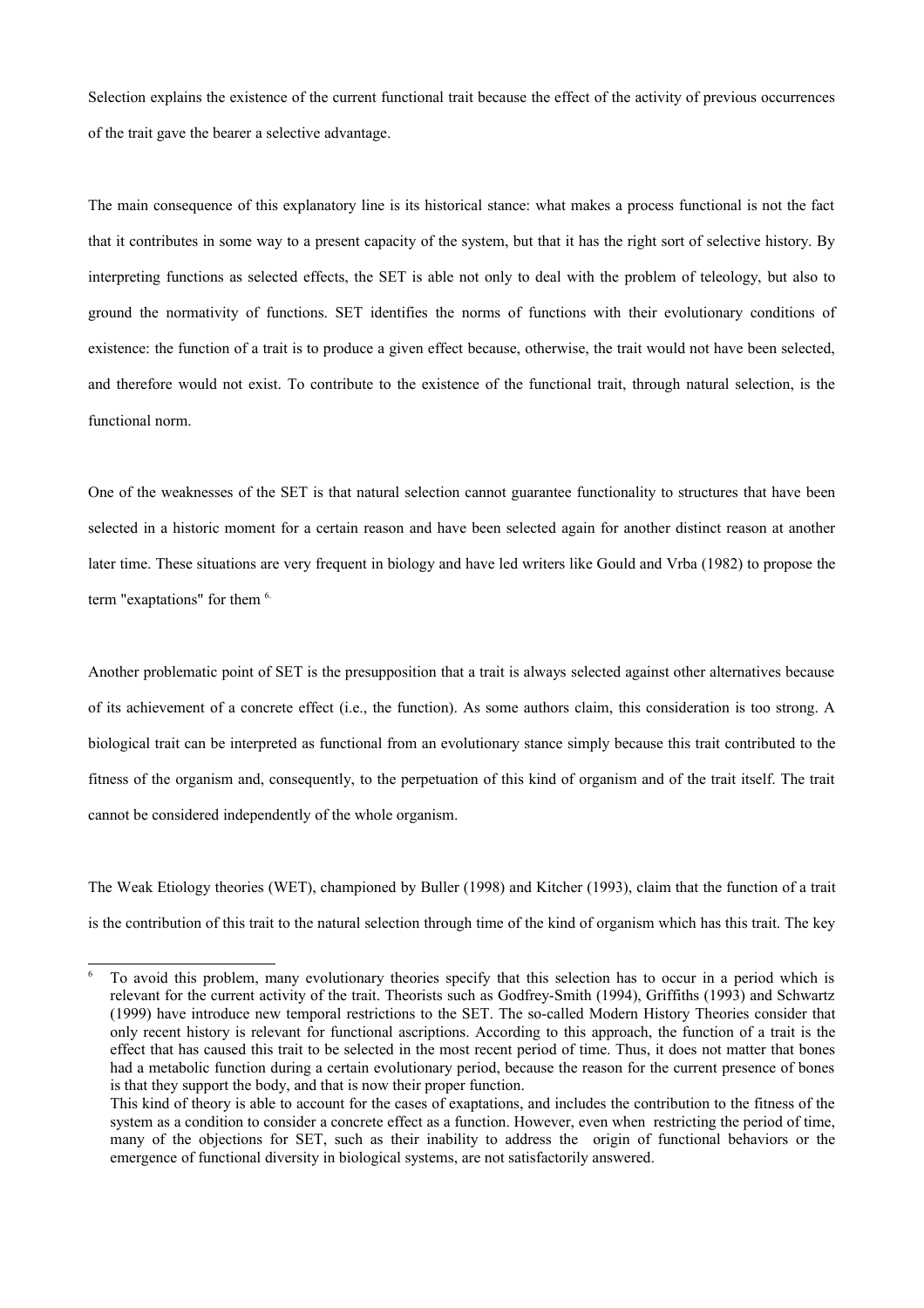strategy of this approach is to shift the focus from the evolutionary history of the trait to the evolutionary history of the system. The criterion for determining if a trait is functional is not whether this trait has contributed by a given effect to its own preservation, but to the fitness of systems of the type to which this trait belongs, regardless of whether any other potential biological alternatives have been removed in the process of natural selection (Kitcher 1993, Buller 1999).

Thus, WET is less restrictive than SET. All these proposals appeal to the evolutionary history of the function bearer in order to ground functions, but WET does not specify that a trait has been selected *because of* its function. This allows it to account for many cases of functional traits that the other evolutionary theories let aside.

Within this evolutionary framework, there is also a non-historical evolutive approach: the Propensity View (Bigelow and Pargetter 1987; Canfield 1964; Ruse 1971). This approach identifies functions with current causal contributions of components to the life chances (or fitness) of the current systems. A function is a trait's effect which causes the trait to be evolutively selected in the future. In Bigelow & Pargetter terms:

What confers the status of a function is not the sheer fact of survival-due-to-a-character, but rather, survival due to the propensities the character bestows upon the creature. (Bigelow  $\&$ Pargetter 1987: 187)

This is a forward-looking evolutionary approach. A function is a current contribution to the fitness of the organism, which is an evolutionary cause of the existence of future instances of this organism type. According to PV "something has a (biological) function just when it confers a survival enhancing propensity on the creature that possesses it" (Bigelow and Pargetter 1987: 188). Thus, a function of a trait depends on the ways in which this trait will behave in future selective regimes: the biological function F of a trait Y in an organism S is the current effect of T which (presumably) will be the cause of the natural selection of S and, consequently, of the future existence of organisms like S with traits like T.

The main problem of the evolutionary perspective is that every evolutionary account is *epiphenomenal:* according to this historical-evolutionary view, functional attributions have no relation to the current contribution of the trait to the system, since they point solely to the selective history of the trait (Christensen & Bickhard, Mossio et al 2009: 821). As Mossio et al. hold:

[The evolutionary] theories provide an account that is problematically epiphenomenal, in the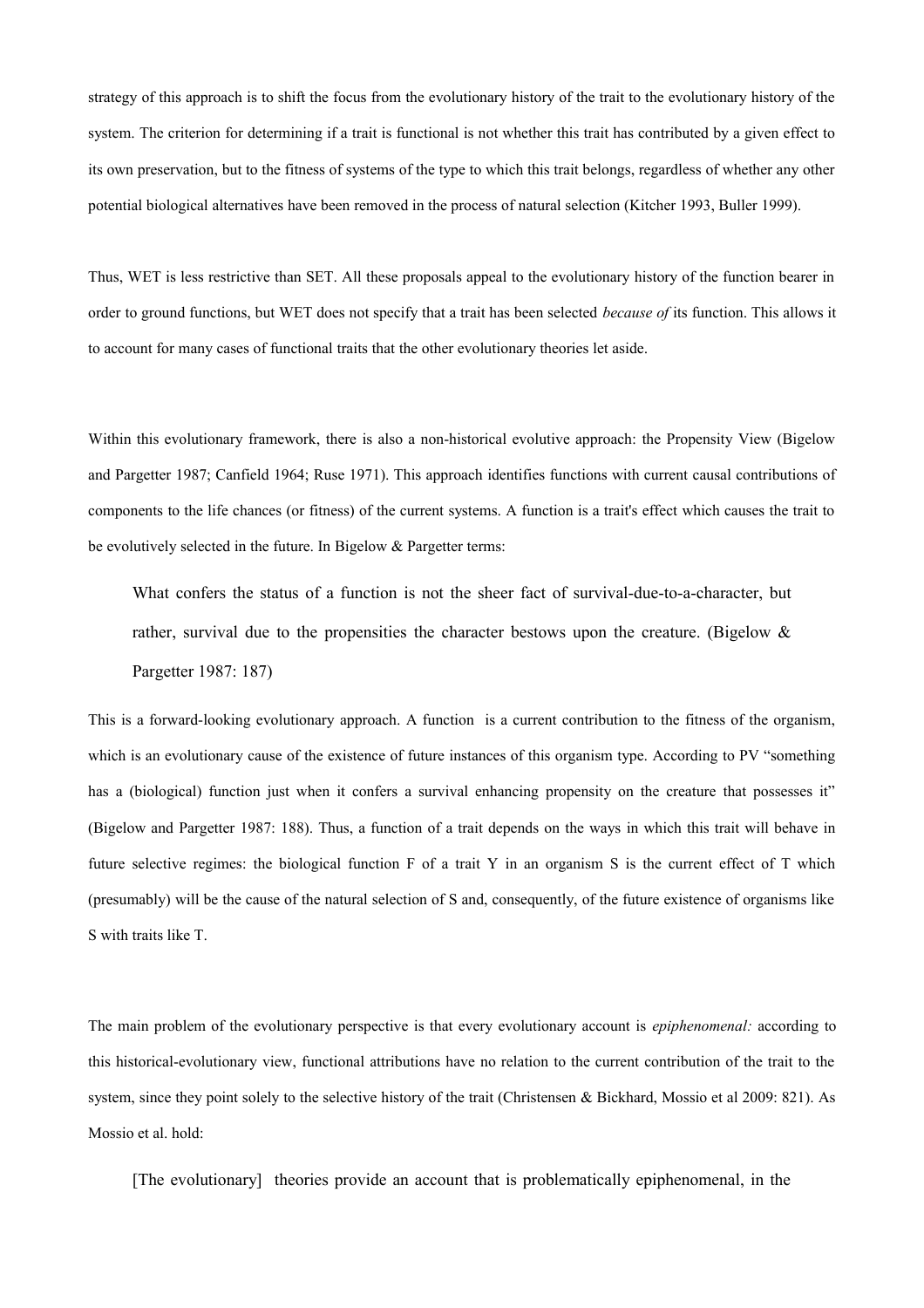sense that it maintains that the attribution of a function does not provide information about the 'phenomenon' (the current system) being observed. From the perspective of the SE theories, a function does not describe anything about the current organization of the system being analyzed. (Mossio et al. 2009: 821)

This epiphenomenal character is problematic because it is at odds with the fact that functional attributions seem to have a relation —captured by the causal role approaches—to what function bearers currently do, and not only to the causes of their current existence.

Even the forward-looking Propensity View is also epiphenomenical, but in a different sense to the historical theories. In this case, a function ascribed to a token trait does not explain this token trait, but the future existence of other tokens of the same type. Accordingly, the current heart pumping may explain why this trait type will be evolutionarily selected, allowing the existence of offspring with hearts that pump blood in the future, but the current pumping of blood has no explanatory power with respect to the existence of the current heart.

In conclusion, the Evolutionary Approach is able to address the teleological dimension of the concept of function avoiding the problem of the infra-determination of the causal-role theories. However, all these evolutionary approaches ground this teleological dimension appealing to different systems' token features. In trying to answer teleological questions such as "why a trait T exists?" or "Why a trait X will exist in the future?" both historical and propensitivist theories provide a characterization of "causal loop" that appeals to different trait tokens. By affirming that the function of a trait explains the existence of this trait, these explanations actually refer to the "type" and not to the "token" trait. That is why the evolutionary perspective is vulnerable to various criticisms and objections such as its inability to account for the origin or emergence of new functions.

### **V. Functions as** *causal roles* **AND** *causes of existence***: the Organizational Approach**

The recent Organizational Approach (OA) is an integrative proposal that adopts the opposite strategy to the RT. Instead of offering a splitting account considering different systems in order to justify the teleological loop that justifies that a function explains the existence of a trait, the OA aims to provide a unified definition of functions by extending the teleological dimension to the current activity of a trait.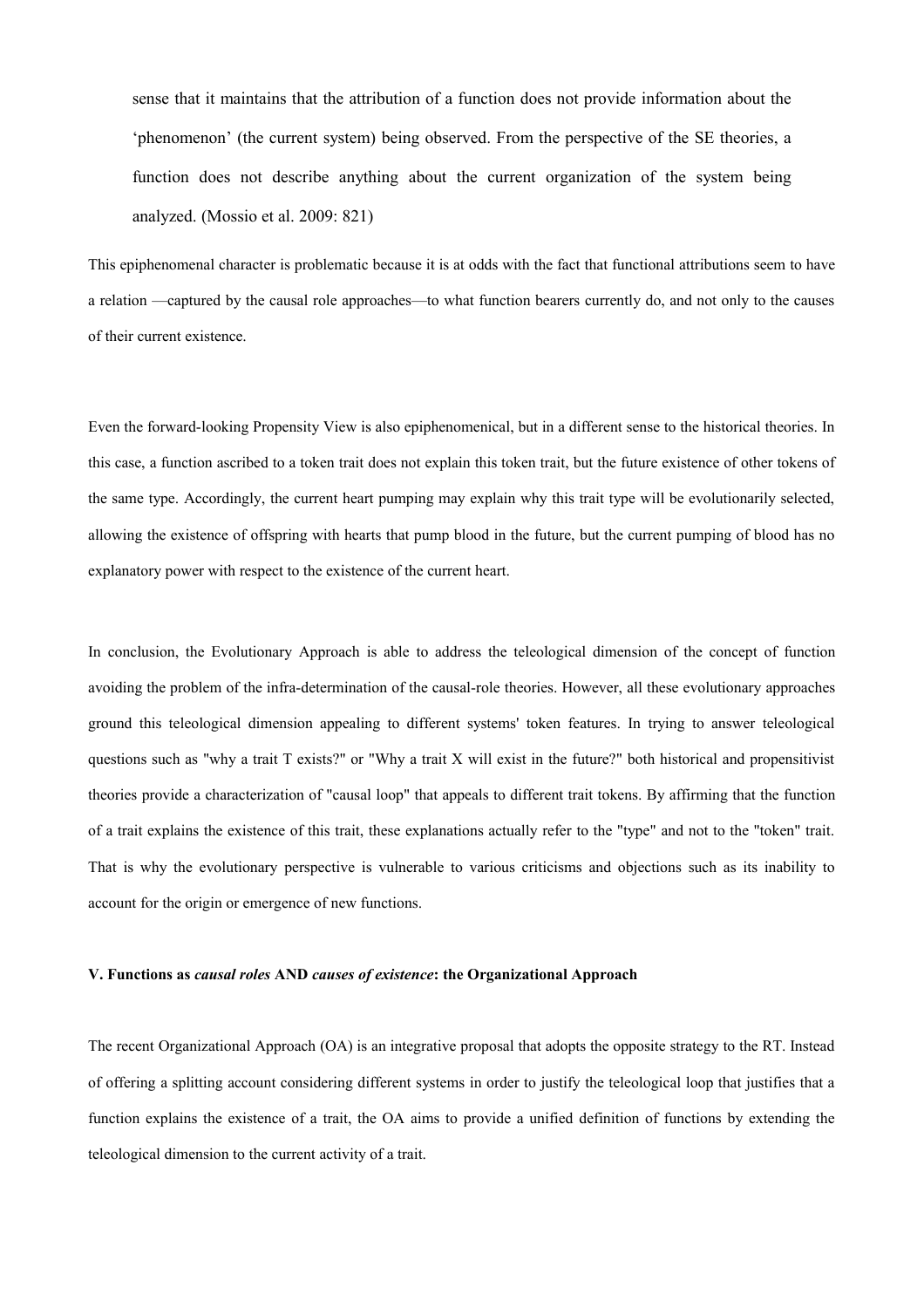Functional attributions to both past and current traits explain the presence of the very trait in terms of the effects of its contribution to the self-maintenance of the system to which it belongs. Biological beings are self-maintaining systems since they realize a specific kind of causal regime in which the action of a set of parts is a condition for the persistence of the whole organization through time. Thus, the organizational concept of function applies to classes of selfmaintaining systems in current or past regimes of self-maintenance, by preserving in both cases its teleological and normative dimensions.

The notion of self-maintenance comes from a theoretical and mathematical framework developed over the past forty years by an increasingly rich body of scientific literature. In theoretical biology, complex systems theory, and far-fromequilibrium thermodynamics, self-maintenance refers to a specific causal regime, realized by various kinds of natural systems, by which a given system is able to exert a causal influence on its surroundings in order to preserve the boundary conditions required for its own existence. In its minimal form, this is shown in the so-called 'dissipative structures' (Glansdorff and Prigogine 1971, Nicolis and Prigogine 1977), i.e. systems in which a macroscopic ordered pattern (a 'structure'), emerging in the presence of a specific flow of energy and matter in far-from-thermodynamic equilibrium boundary conditions, exerts a constraining action on its boundary conditions that contributes to the maintenance of that FFE flow of energy and matter required for its own persistence. In nature, a very broad set of physical and chemical systems, such as Benard cells, flames, whirlwinds, hurricanes, and oscillatory chemical reactions can be pertinently described as self-maintaining dissipative systems (Chandresekhar 1961; Field et al. 1972; Field and Noyes 1974).

The different formulations proposed, among others, by Schlosser (1998), Collier (2000), Bickhard (2000, 2004), McLaughlin (2001), Christensen & Bickhard (2002), Delancey (2006), Edin (2008) and ourselves (Mossio et al. 2009, Saborido et al. 2011), base the grounding of the functional attributions in this self-maintaining organization of biological systems.

In a self-maintaining organization, functions can be interpreted as specific causal effects of a part or trait, which contribute to generate a complex web of mutual interactions, which, in turn, maintains the whole organization and, consequently, the part itself. Organizational theories argue that there is a causal loop at the basis of biological organizations, based in the processes of self-maintenance. This causal loop allows us to ascribe a function to a specific trait to the extent that, due to that trait's disposition that we label "function", the trait contributes to the maintenance of the biological organization to which it belongs.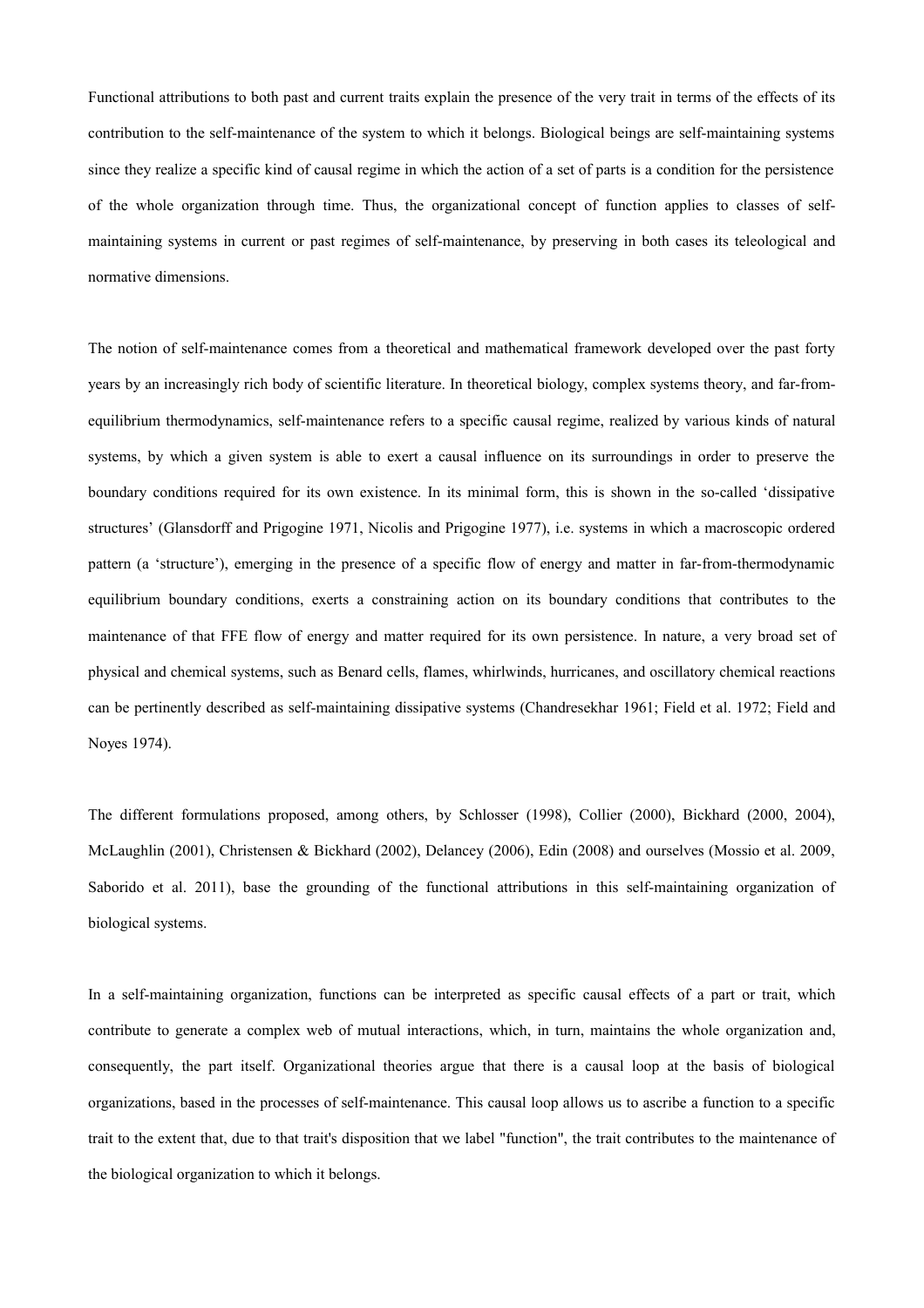Since self-maintenance of living systems is possible only insofar as the adequate boundary far-from-equilibrium conditions are maintained, and since the structure itself contributes to maintaining these conditions, the activity of the system becomes a necessary (even if not sufficient) condition for the system itself. The system has to maintain an appropriate interaction with its surroundings to maintain itself. Organizational approaches, such as the one defended by us, claim that organizational closure constitutes the relevant causal regime in which the teleological and normative dimensions of functions can be adequately naturalized. Therefore, that which a self-maintaining system does is relevant; it makes a difference in itself, since its very existence depends on the effects of its activity. An organizational function is therefore a condition for the existence (self-maintenance) of the function bearer. Moreover, such mutual dependence between existence and activity, which is specific to self-maintaining systems, provides an intrinsic and naturalized criterion to determine what norms the system, and its parts, are supposed to follow.

Elsewhere (Mossio et al. 2009, Saborido et al. 2011), I have defended my own version of OA. According to this account, the specific regime of self-maintenance that grounds functionality is what we call "organizational closure". This concept is of increasing importance in theoretical biology and philosophy of biology (see Chandler & Van de Vijber 2000 and Mossio & Moreno 2013) and it is a key notion to understand the specific kind of organization of living beings. In Mossio et al.'s words:

Biological systems generate a network of structures, exerting mutual constraining actions on their boundary conditions, such that the whole organization of constraints realizes collective self-maintenance. In biological systems, constraints are not able to achieve self-maintenance individually or locally: each of them exists insofar as it contributes to maintain the whole organization of constraints that, in turn, maintains (at least some of) its own boundary conditions. Such mutual dependence between a set of constraints is what we call closure, the causal regime that, we claim, is paradigmatically at work in biological systems (Mossio et al. *In press*).

The most typical example of organizationally closed systems are biological systems, and the intimate association between complexity and integration at work in an organizationally closed organization is the relevant ground of functional discourse in Biology. The interplay between a set of mutually dependent structures acting as constraints, each of which makes a specific and distinct contribution, realizes self-maintenance by maintaining the boundary conditions at which the whole organization, as well as its various structures, can exist. In organizational closure, each process or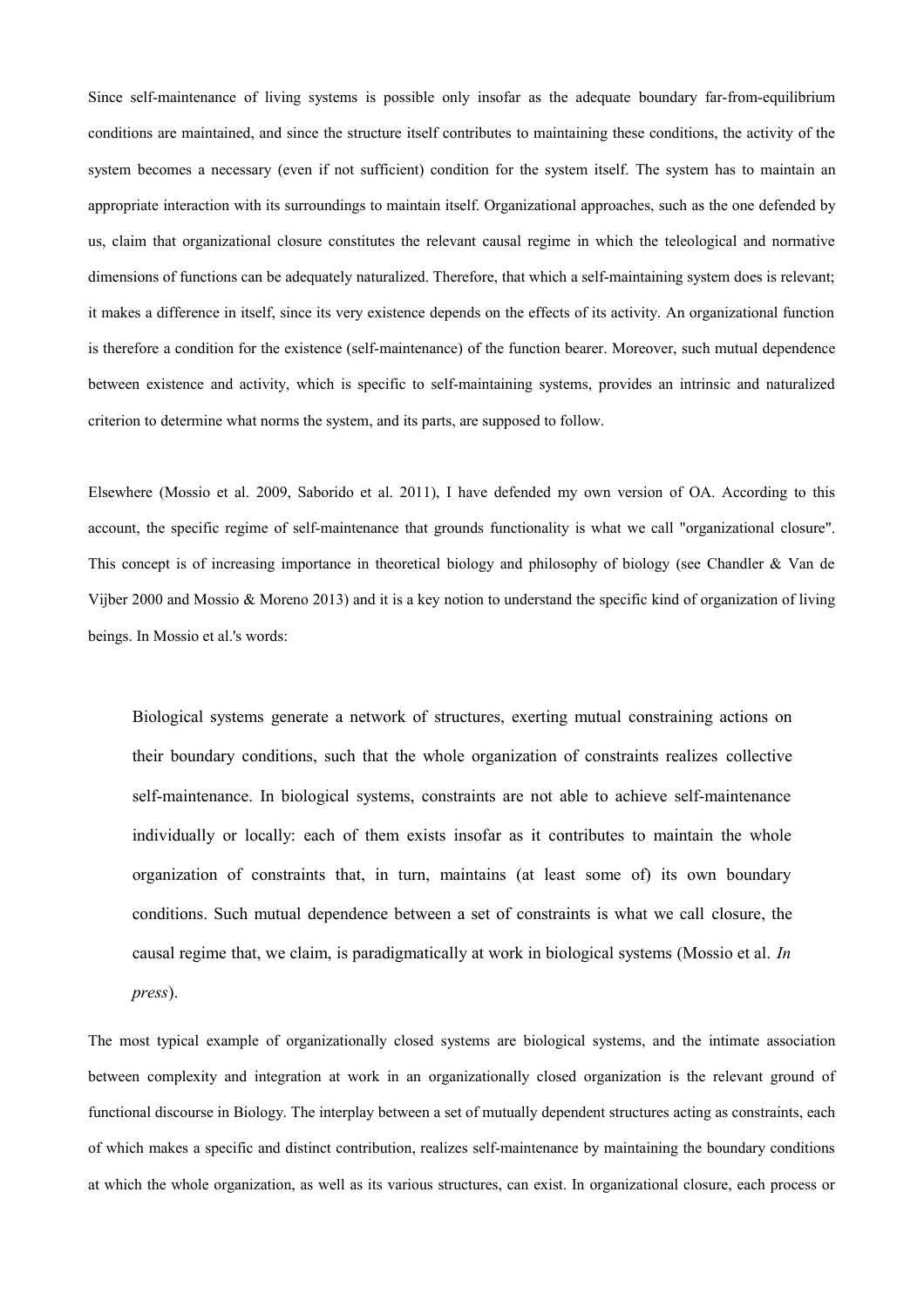part is, to use Bickhard's terms, *dynamically presupposed* by the other processes and parts in the overall selfmaintenance of the system, such that the whole network must work in a specific and adequate way, for otherwise, because of its FFE nature, the system would disintegrate.

In this framework, functional ascriptions are explanatory because they refer to the net of mutually dependent constraints that contribute to the maintenance of an organization upon whose maintenance their own existence depends.

According to our organizational definition (Mossio et al. 2009, Saborido et al. 2011), a trait is functional if, and only if, it is subject to organizational self-maintenance in a system. This definition implies the fulfillment of three different conditions.

A trait T has (or serves) a function F if and only if:

- C1. T contributes to the maintenance of the organization O of S;
- C2. T is maintained under some constraints exerted by O;
- C3. S realizes organizational closure.

Accordingly, the heart has the function of pumping blood since pumping blood contributes to the maintenance of the organism by allowing blood to circulate, which in turn enables the transport of nutrients to and waste away from cells, the stabilization of body temperature and pH, and so on. At the same time, the heart is produced and maintained by the organism, whose overall integrity is required for the ongoing existence of the heart itself. Lastly, the organism is organizationally differentiated, since it produces numerous other structures contributing in different ways to the maintenance of the system. (Mossio et al 2009: 828)

In sum, living systems are characterized by the possession of different parts, produced within and by the system, that contribute differently to the maintenance of the organization and thus, of themselves. In this way, teleological and normative functional attributions to each biological trait participating in the organizational closure are justified and grounded.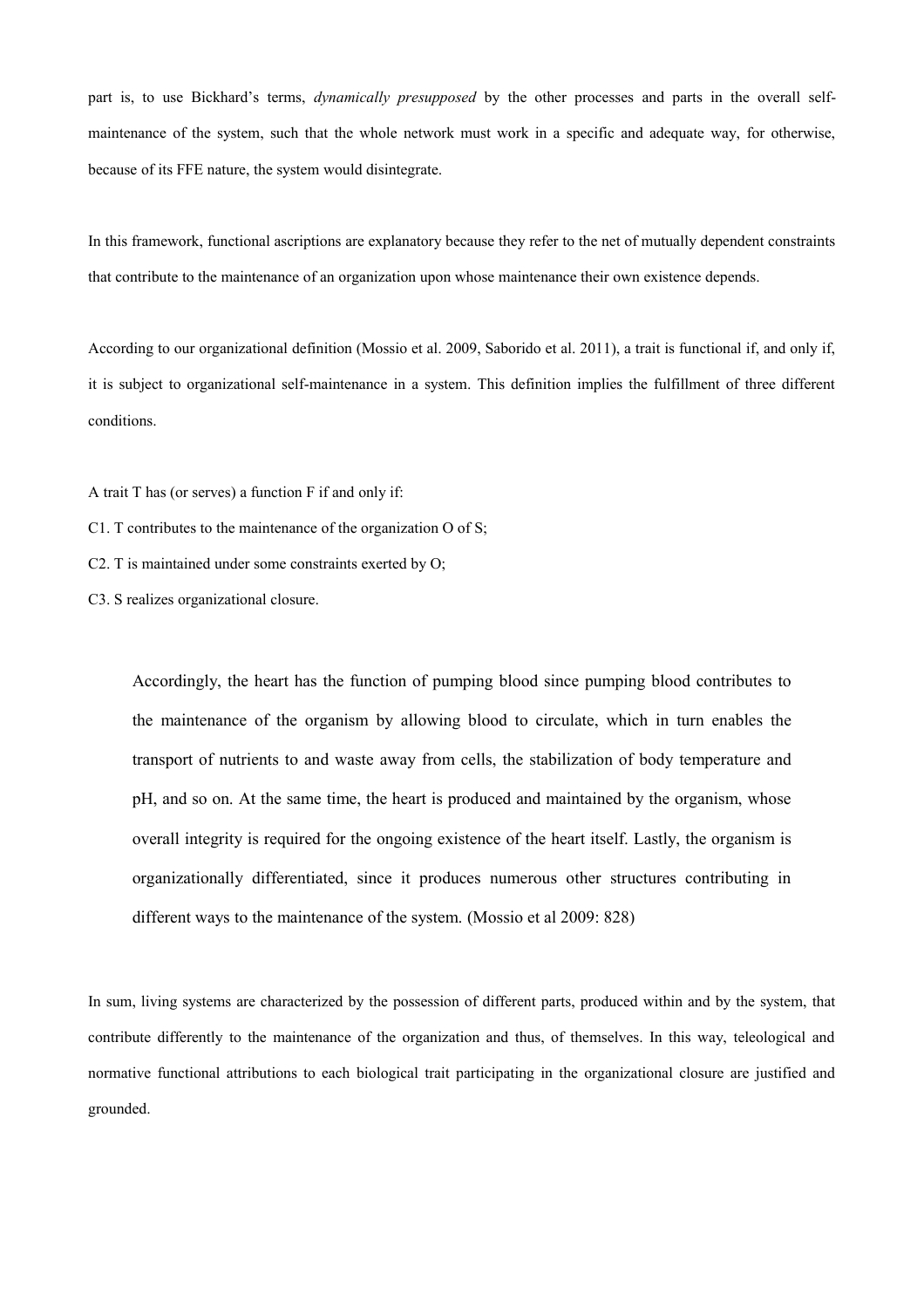#### **VI. Conclusions: A new taxonomy of functions**

In a paper by Walsh & Ariew published in 1996, they developed a "taxonomy of functions". There, Walsh & Ariew explain the different formulations of the different theoretical approaches as well as their mutual relations within the philosophical debate on functional explanations of that moment (Walsh & Ariew 1996). This taxonomy offered a panoramic review of the philosophical discussion and Walsh & Ariew used it to introduce their own proposal, the relational theory. Walsh & Ariew claimed that every function is a C-Function, i.e., a function according to Cummins definition, and distinguished between "Causal Role" and "Evolutionary" theories. Evolutionary Functions (E-Functions) are teleological and they are divided in Current (or Propensitivist) and Historial views.

I think that the taxonomy of Walsh & Ariew is still essentially right and does a good job at showing the state of the theories on functions at that time. However, the philosophy of biology has changed significantly in recent years and new approaches and theories have emerged in the philosophical debate on functions. Thus, a different contemporary taxonomy of functions should be formulated in order to account for the current state of the art, by taking into account the new approaches in the etiological and dispositional views and integrating this new organizational perspective.

In this paper, I have introduced an update of this description, emphasizing the novelties of the last years. These new approaches have changed the "geography" of the philosophical debate on the concept of biological function.

According to the current state of the philosophical discussion, I propose the following taxonomy of functions:

# *Figure 1 here*

This taxonomy shows that all theories are dispositional. There are two main kinds of theories: causal-role theories (which include SA, GCA and the new OA) and evolutionary theories (where we find the historical approaches of SET and WET and the forward-looking perspective of PV). This taxonomy shows that both evolutionary approaches and the organizational approach are teleological. Moreover, OA, SET and WET are etiologic. Let me clarify this in more detail.

As I have explained, in a general sense every function is a disposition and there are two main ways to ground the kind of disposition that can be interpreted as a function. On the one hand, the different causal-role approaches base the theoretical grounding of functions on the disposition of a specific trait to contribute to achieve a concrete systemic goal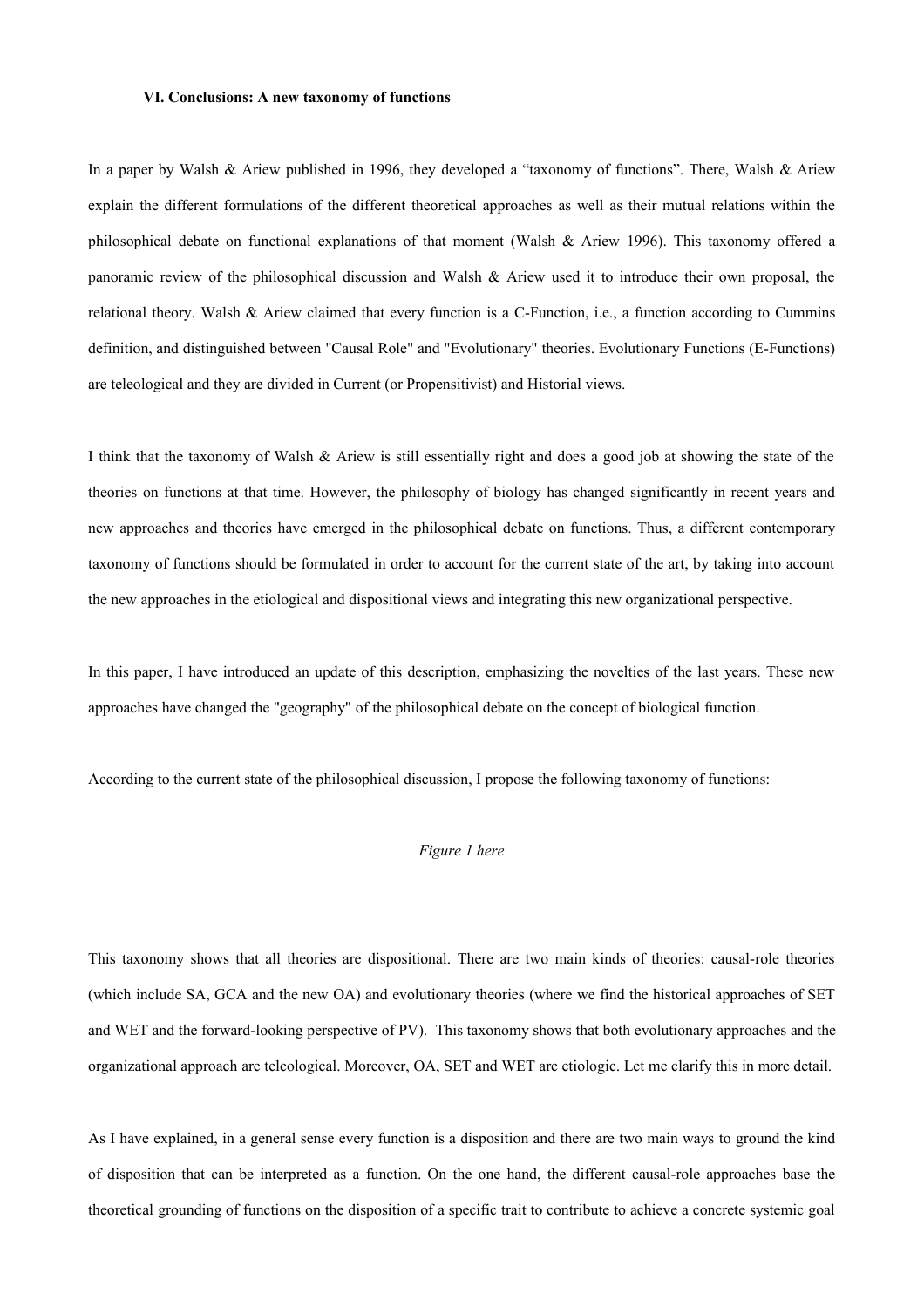or capacity. On the other hand, evolutive functions are also dispositions. According to the evolutionary account, a biological trait's effect is a function if it entails a disposition to contribute, either in past instances or in current organisms, to the selection of the trait via natural selection (as defended by the SET) or to the fitness of the past (WET) or present (PV) organisms.

Besides this dispositional character, the concept of biological function is interpreted by some theories as a teleological one. The Evolutionary Approach claims that a function has an explanatory role, in evolutionary terms, with regards to the present or future existence of the function bearer. And the same teleological character is present in the case of the Organizational Approach, a systemic approach that grounds functional adscriptions in a non-historical and, consequently, non-epiphenomenal causal-loop.

As noted, the explanatory strategy of historical evolutionary theories (SET and WET) is etiological. And, from a nonhistorical perspective, the same applies to OA. SA and GCA approaches are neither teleological nor etiological. And PV is evolutionary and teleological but, by having a forward-looking strategy, it is not etiological.

In conclusion, this paper has tried to offer a panoramic view of the current state of the debate on biological functions, emphasizing the relevance and novelty of the new organizational strategy. In a discussion that can be mainly understood as a confrontation between two principal stances, the OA perspective introduces itself as a half –way route capable of gathering the best of each of these approaches.

Thus, on the one hand, there are the classic systemic approaches (SA and GCA) that are unable to adequately ground the normative dimension of functional explanations and underdetermine the conditions for the adscription of biological functions because they reject the teleological character of functions. On the other hand, there is the evolutionary approach, which is, in the historical or current alternatives, problematically epiphenomenal.

The organizational approach aims to combine the etiologic and systemic approaches in a teleological and nonepiphenomenal definition of biological functions, since OA. As is stated in the taxonomy described in this paper, the new OA is a causal-role, teleological and etiologic approach. This way, it is able to provide clear criteria for the ascription of functions. However, unlike the historical evolutionary approaches, OA avoids the problem of epiphenomenalism. OA appeals to a causal-loop present in the current living systems, focusing therefore on the biological properties of current organizations<sup>[7](#page-15-0)</sup>.

<span id="page-15-0"></span><sup>&</sup>lt;sup>7</sup> See Saborido et al. (2011) for an organizational answer to the challenge of the ascriptions of biological functions to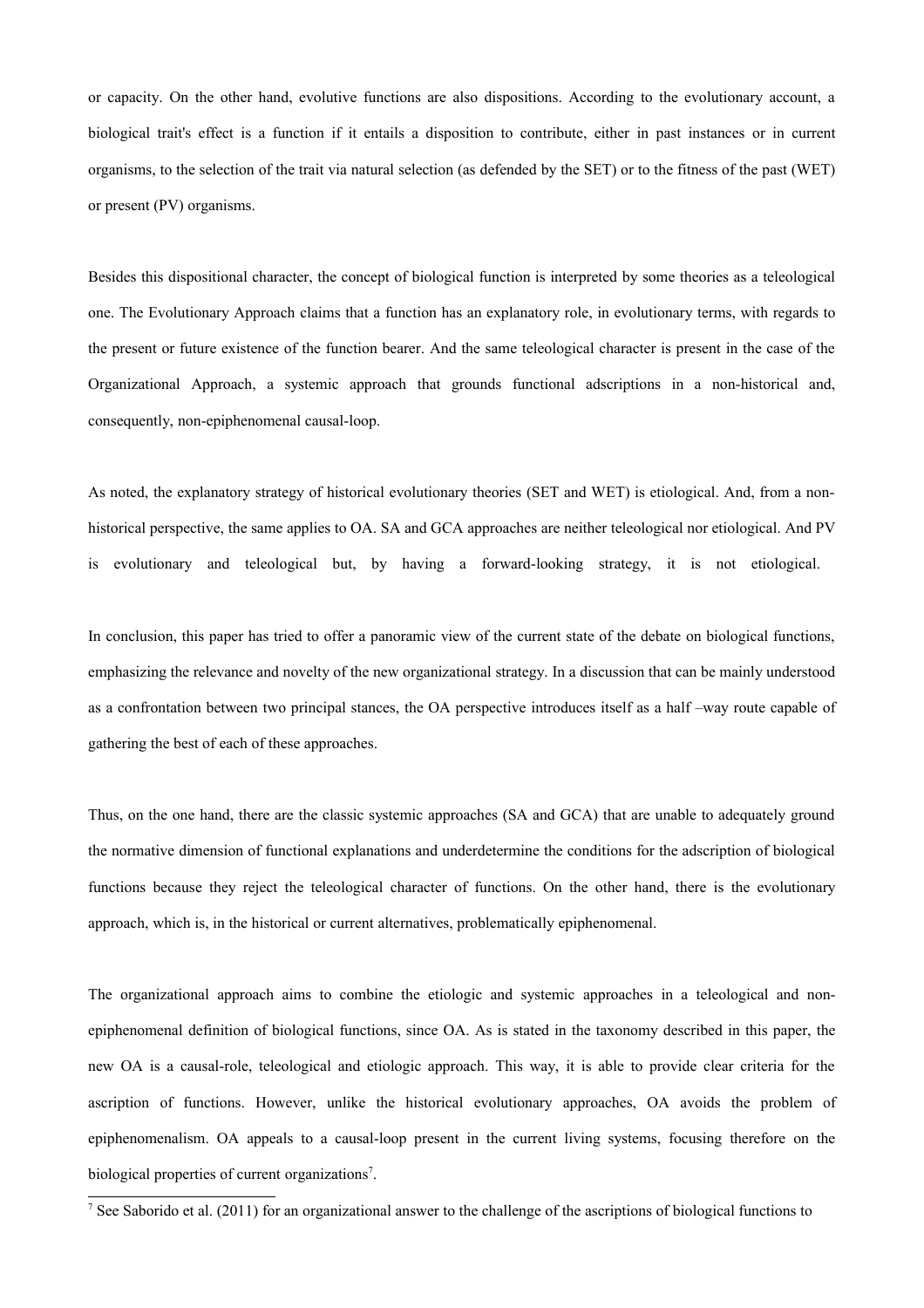Therefore, according to organizational formulations, a function has an explanatory role with regards to the very existence of the functional trait. The reasons for the existence of the functional traits are naturalistically grounded in the organizational features of biological systems, interpreted as self-organizing and self-maintaining entities.

In this sense, a trait's effect that contributes to the self-maintenance of the organization is a normative function that is *at the same time* a biological trait's disposition and a cause of existence (in organizational terms) of such trait. Thus, OA reflects the Kantian interpretation of living beings as "natural purposes" by arguing that, indeed, biological functions are both cause and effect of a biological trait. The integration of the concepts of dispositional effect and cause of existence in this new approach opens the way for a naturalized grounding of the notions of teleology and biological normativity and has some important theoretical implications that seem to go beyond the realm of the philosophy of biology.

## **REFERENCES**

Adams, F.R. (1979). A goal-state theory of function attributions. *Canadian Journal of Philosophy*, 9, 493–518.

Bedau, M.A. (1992). Goal-Directed Systems and the Good. *The Monist,* 75: 34 - 49.

Bickhard, M.H. (2000). Autonomy, Function, and Representation. *Communication and Cognition - Artificial Intelligence*, 17, 3-4: 111-131.

Bickhard, M.H. (2004). Process and Emergence: Normative Function and Representation, *Axiomathes - An International Journal in Ontology and Cognitive Systems* 14: 121-155.

Bigelow, J., & Pargetter R. (1987). Functions. *Journal of Philosophy*, 84, 181-196.

Boorse, C. (2002). A Rebuttal on Functions. In Ariew, A., R. Cummins and M. Perlman (Eds.), *Functions.* Oxford University Press, Oxford. Pp: 63–112.

Buller, D.J, (1998). Etiological Theories of Function: A Geographical Survey. *Biology and Philosophy* 13: 505-527.

Canfield, J. (1964). Teleological explanation in biology. *British Journal for the Philosophy of Science* 14: 285–295.

Chandler, J. L. R., & Van De Vijver, G. (Eds.). (2000). *Closure: Emergent organizations and their dynamics* (Vol. cross-generation traits.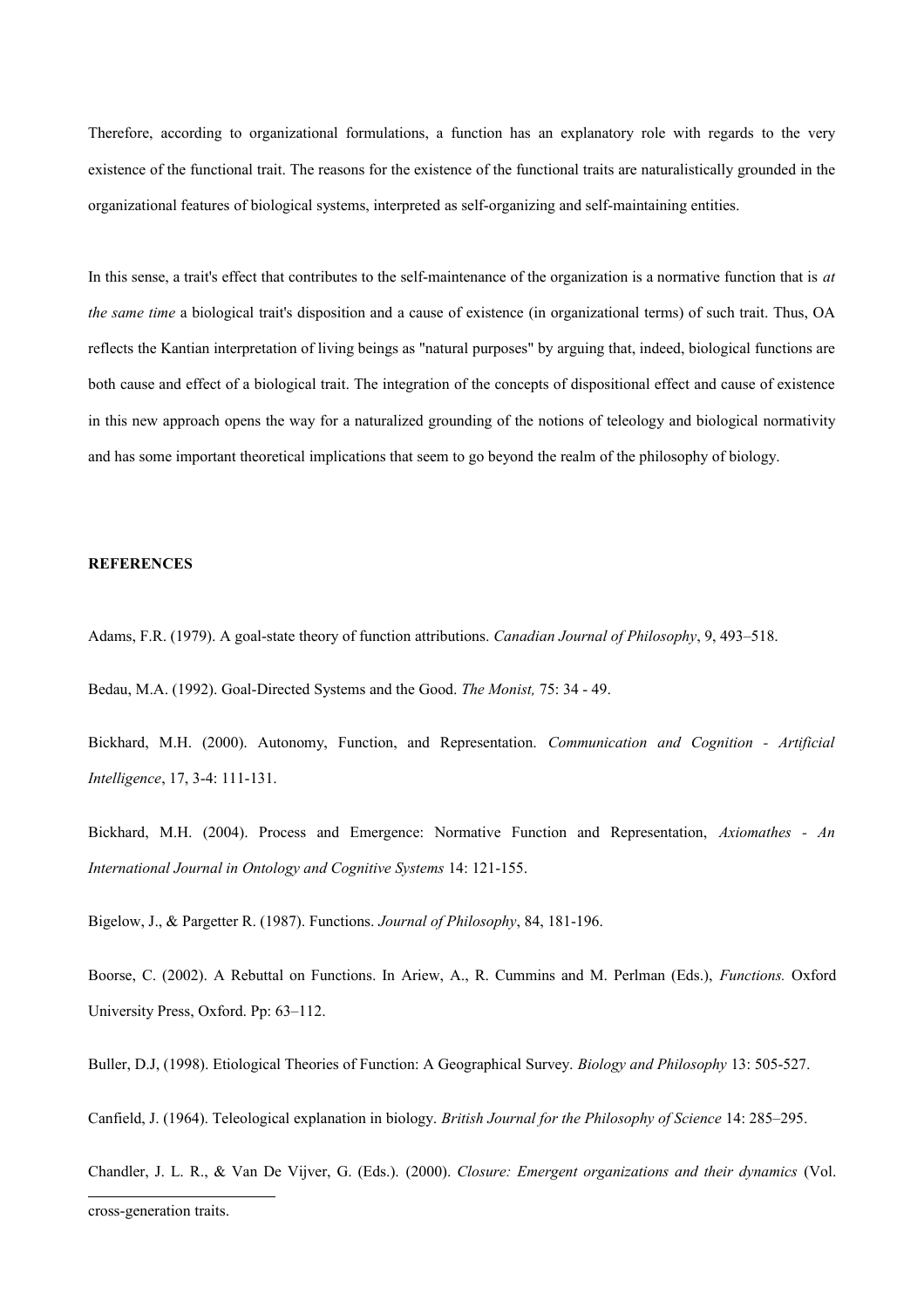901). New York: Annals of the New York Academy of Science.

Chandresekhar, S. (1961). *Hydrodynamic and hydromagnetic stability*. Oxford, Clarendon.

Christensen, W.D. (2012). Natural sources of normativity. *Studies in History and Philosophy of Biological and Biomedical Sciences* 43: 104-112.

Christensen, W.D., & Bickhard, M.H. (2002). The Process Dynamics of Normative Function. *The Monist* 85, 1: 3-28.

Collier, J. (2000). Autonomy and process closure as the basis for functionality. *Annals of the New York Academy of Sciences* 901: 280-291.

Craver, C.F. (2001). Role functions, mechanisms, and hierarchy. *Philosophy of Science*, 68: 53–74.

Cummins, R. (1975). Functional analysis. *Journal of Philosophy* 72: 741–765.

Cummins, R. (2002). Neo-Teleology. En: Ariew, A., Cummins, R. & Perlman, M. (Eds). *Functions*. Oxford: Oxford University Press. Pp: 157-172.

Davies, P. S. (2001). *Norms of Nature. Naturalism and the Nature of Functions*. Cambridge: MIT Press.

Delancey, C. (2006). Ontology and teleofunctions: A defense and revision of the systematic account of teleological explanation. *Synthese* 150: 69-98.

Edin, B. (2008). Assigning biological functions: making sense of causal chains. *Synthese* 161: 203-218.

Field, R. J., Körös, E. & Noyes, R. M. (1972). Oscillations in Chemical Systems. II. Thorough Analysis of Temporal Oscillation in the Bromate-Cerium-Malonic Acid System". *Journal of the American Chemical Society* 94: 8649-8664.

Field, R. J. & Noyes, R. M. (1974). Oscillations in chemical systems. IV. Limit cycle behavior in a model of a real chemical reaction. *Journal of Chemical Physics* 60: 1877-1884.

Glansdorff, P. & Prigogine, I. (1971). *Thermodynamics of structure, stability and fluctuations*. Wiley, London.

Godfrey-Smith, P. (1994). A modern history theory of functions. *Noûs* 28: 344–362.

Gould, S.J. & Vrba, E.S (1982). Exaptation: A missing term in the science of form. *Paleobiology,* 8: 4-15.

Griffiths, P.E. (1993). Functional analysis and proper functions. *British Journal for the Philosophy of Science* 44: 409– 422. en Allen, C., Bekoff, M. & Lauder, G.V. (Eds.) (1998). *Nature's Purposes*. MIT Press, Cambridge, MA. Pp: 435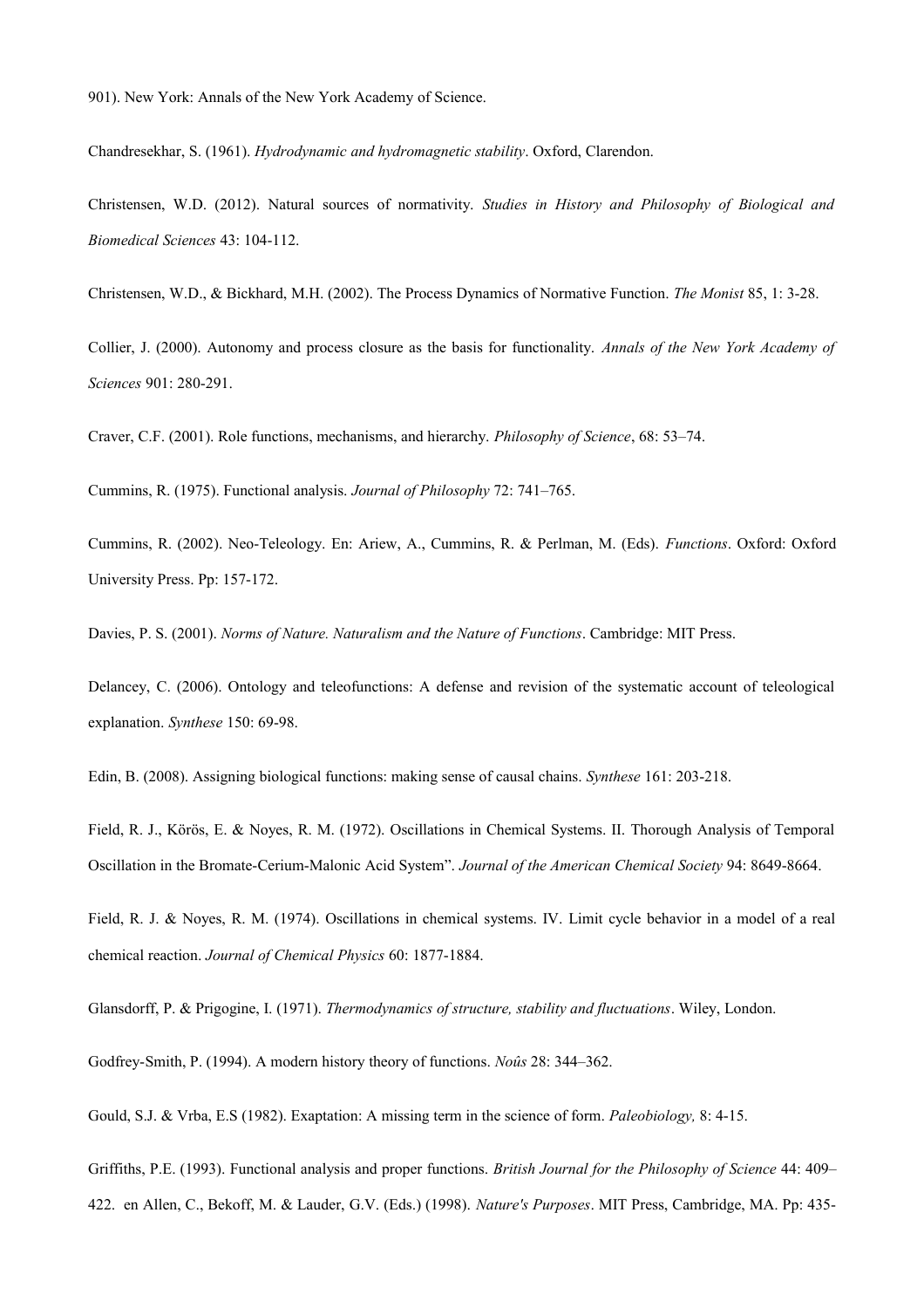Kitcher, P. (1993). Function and design. *Midwest Studies in Philosophy*, 18, 379-397.

Krohs, U. & Kroes (eds.) *Functions in Biological and Artificial Worlds. Comparative Philosophical Perspectives.* Cambridge: MIT Press.

McLaughlin, P. (2001). *What Functions Explain. Functional Explanation and Self-Reproducing Systems*. Cambridge University Press, Cambridge.

Melander, P. (1997). *Analyzing Functions. An Essay on a Fundamental Notion in Biology*. Almkvist & Wiksell International, Stockholm.

Millikan, R.G. (1989). In defense of proper functions. *Philosophy of Science,* 56, 288–302.

Millikan, R.G. (1993). Propensities, exaptations, and the brain. En Millikan, R.G., *White Queen Psychology and Other Essays for Alice*. MIT Press, Cambridge. Pp: 31-50.

Millikan, R.G. (2002). Biofunctions: Two paradigms. En Ariew, A., R. Cummins and M. Perlman (Eds.). *Functions.* Oxford University Press, Oxford. Pp: 113-143.

Mossio, M., Bich,L. & Moreno, A. (*In press*). Emergence, Closure and Inter-level Causation in Biological Systems. *Synthese*.

Mossio, M. & Moreno, A. (2010). Organisational closure in biological organisms. *History and Philosophy of the Life Sciences* 32: 269-288.

Mossio, M., Saborido, C. and Moreno, A. (2009). An Organizational Account for Biological Functions, *British Journal for the Philosophy of Science* 60 (4): 813-841.

Neander, K. (1991). Function as selected effects: The conceptual analyst's defense. *Philosophy of Science* 58: 168-184.

Nicolis, G. & Prigogine, I. (1977). *Self-Organisation in Non-Equilibrium Systems: From Dissipative Structures to Order Through Fluctuation.* Wiley, New York.

Rosenblueth, A., Wiener, N. & Bigelow, J. (1943). Behavior, Purpose and Teleology. *Philosophy of Science* 10: 18-24.

Ruse, M. (1971). Functional statements in biology. *Philosophy of Science* 38: 87-95.